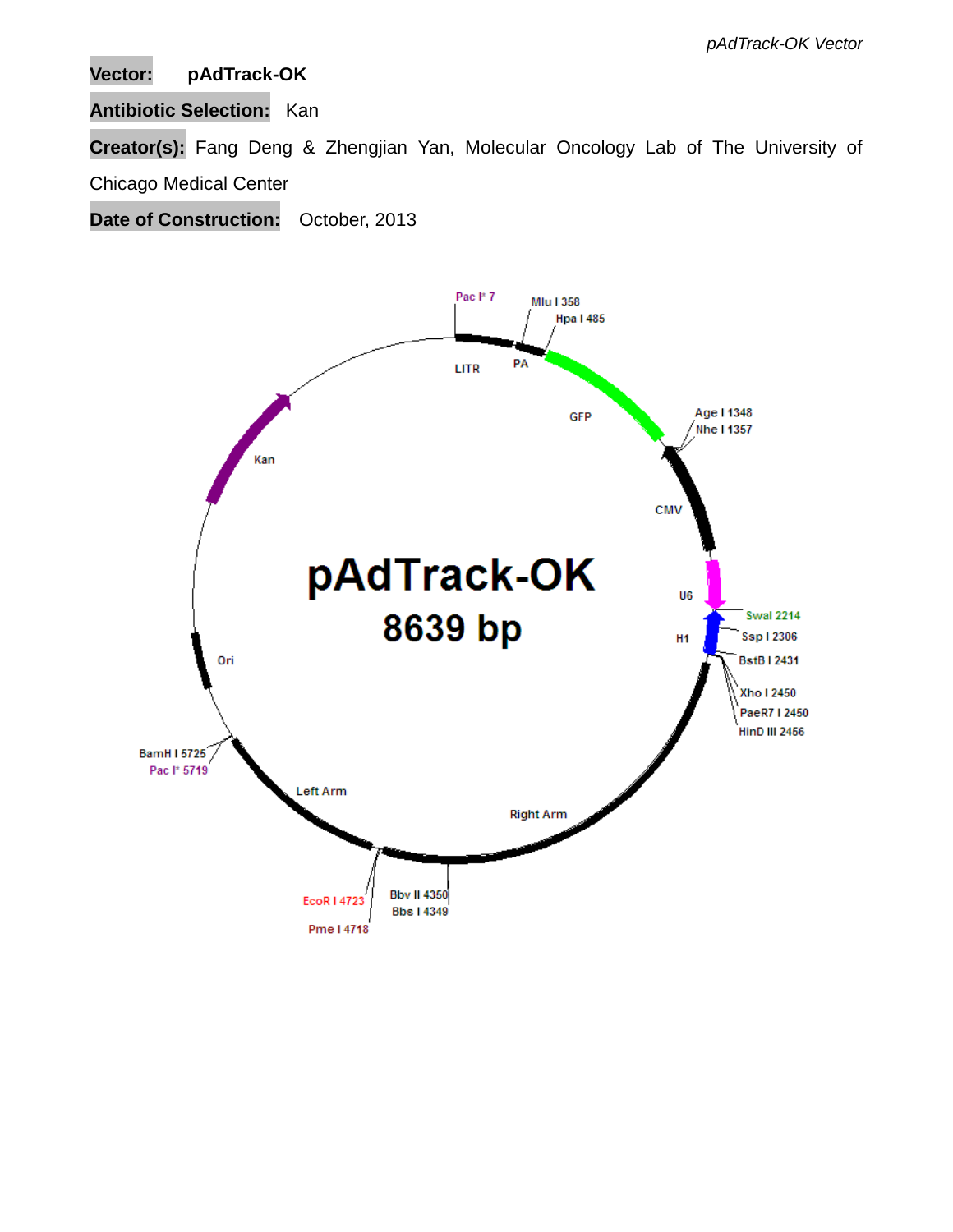## **pAdTrack-OK Full-Length Sequence**

NNNTTAATTAANNNTCCCTTCCAGCTCTCTGCCCCTTTTGGATTGAAGCCAATATGATAATGAGGGGGTGGAGTTTGTGACGTGGCGCGGG GCGTGGGAACGGGGCGGGTGACGTAGTAGTGTGGCGGAAGTGTGATGTTGCAAGTGTGGCGGAACACATGTAAGCGACGGATGTGGCAAAA GTGACGTTTTTGGTGTGCGCCGGTGTACACAGGAAGTGACAATTTTCGCGCGGTTTTAGGCGGATGTTGTAGTAAATTTGGGCGTAACCGA GTAAGATTTGGCCATTTTCGCGGGAAAACTGAATAAGAGGAAGTGAAATCTGAATAATTTTGTGTTACTCATAGCGCGTAANNNCGCGTTA AGATACATTGATGAGTTTGGACAAACCACAACTAGAATGCAGTGAAAAAAATGCTTTATTTGTGAAATTTGTGATGCTATTGCTTTATTTG TAACCATTATAAGCTGCAATAAACAAGTTAACAACAACAATTGCATTCATTTTATGTTTCAGGTTCAGGGGGAGGTGTGGGAGGTTTTTTA AAGCAAGTAAAACCTCTACAAATGTGGTATGGCTGATTATGATCAGTTATCTAGATCCGGTGGATCTGAGTCCGGACTTGTACAGCTCGTC CATGCCGAGAGTGATCCCGGCGGCGGTCACGAACTCCAGCAGGACCATGTGATCGCGCTTCTCGTTGGGGTCTTTGCTCAGGGCGGACTGG GTGCTCAGGTAGTGGTTGTCGGGCAGCAGCACGGGGCCGTCGCCGATGGGGGTGTTCTGCTGGTAGTGGTCGGCGAGCTGCACGCTGCCGT CCTCGATGTTGTGGCGGATCTTGAAGTTCACCTTGATGCCGTTCTTCTGCTTGTCGGCCATGATATAGACGTTGTGGCTGTTGTAGTTGTA CTCCAGCTTGTGCCCCAGGATGTTGCCGTCCTCCTTGAAGTCGATGCCCTTCAGCTCGATGCGGTTCACCAGGGTGTCGCCCTCGAACTTC ACCTCGGCGCGGGTCTTGTAGTTGCCGTCGTCCTTGAAGAAGATGGTGCGCTCCTGGACGTAGCCTTCGGGCATGGCGGACTTGAAGAAGT CGTGCTGCTTCATGTGGTCGGGGTAGCGGCTGAAGCACTGCACGCCGTAGGTCAGGGTGGTCACGAGGGTGGGCCAGGGCACGGGCAGCTT GCCGGTGGTGCAGATGAACTTCAGGGTCAGCTTGCCGTAGGTGGCATCGCCCTCGCCCTCGCCGGACACGCTGAACTTGTGGCCGTTTACG TCGCCGTCCAGCTCGACCAGGATGGGCACCACCCCGGTGAACAGCTCCTCGCCCTTGCTCACCATGGTGGCGACCGGTAGCGCTAGCGGAT CTGACGGTTCACTAAACCAGCTCTGCTTATATAGACCTCCCACCGTACACGCCTACCGCCCATTTGCGTCAATGGGGCGGAGTTGTTACGA CATTTTGGAAAGTCCCGTTGATTTTGGTGCCAAAACAAACTCCCATTGACGTCAATGGGGTGGAGACTTGGAAATCCCCGTGAGTCAAACC GCTATCCACGCCCATTGATGTACTGCCAAAACCGCATCACCATGGTAATAGCGATGACTAATACGTAGATGTACTGCCAAGTAGGAAAGTC CCATAAGGTCATGTACTGGGCATAATGCCAGGCGGGCCATTTACCGTCATTGACGTCAATAGGGGGCGTACTTGGCATATGATACACTTGA TGTACTGCCAAGTGGGCAGTTTACCGTAAATACTCCACCCATTGACGTCAATGGAAAGTCCCTATTGGCGTTACTATGGGAACATACGTCA TTATTGACGTCAATGGGCGGGGGTCGTTGGGCGGTCAGCCAGGCGGGCCATTTACCGTAAGTTATGTAACGCGGAACTCCATATATGGGCT ATGAACTAATGACCCCGTAATTGATTACTATTANNNCTAGCAcaagg**tcgggcaggaagagggcctatttcccatgattccttcatatttg catatacgatacaaggctgttagagagataattagaattaatttgactgtaaacacaaagatattagtacaaaatacgtgacgtagaaagt aataatttcttgggtagtttgcagttttaaaattatgttttaaaatggactatcatatgcttaccgtaacttgaaagtatttcgatttctt ggctttatatatcttgtggaaaggaATTTAAATtggtctcatacagaacttataagattcccaaatccaaagacatttcacgtttatggtg atttcccagaacacatagcgacatgcaaatattgcagggcgccactcccctgtccctcacagccatcttcctgccagggcgcacgcgcgct gggtgttcccgcctagtgacactgggcccgcgattccttggagcgggttgatgacgtcagcgttcgaattaagctg**tttATCCTCGAGAAG CTTTCTAGAGNNNTAAGGGTGGGAAAGAATATATAAGGTGGGGGTCTTATGTAGTTTTGTATCTGTTTTGCAGCAGCCGCCGCCGCCATGA GCACCAACTCGTTTGATGGAAGCATTGTGAGCTCATATATTGACAACGCGCATGCCCCATGGGCCGGGGTGCGTCAGAATGTGATGGGCTC CAGCATTGATGGTCGCCCCGTCCTGCCCGCAAACTCTACTACCTTGACCTACGAGACCGTGTCTGGAACGCCGTTGGAGACTGCAGCCTCC GCCGCCGCTTCAGCCGCTGCAGCCACCGCCCGCGGGATTGTGACTGACTTTGCTTTCCTGAGCCCGCTTGCAAGCAGTGCAGCTTCCCGTT CATCCGCCCGCGATGACAAGTTGACGGCTCTTTTGGCACAATTGGATTCTTTGACCCGGGAACTTAATGTCGTTTCTCAGCAGCTGTTGGA TCTGCGCCAGCAGGTTTCTGCCCTGAAGGCTTCCTCCCCTCCCAATGCGGTTTAAAACATAAATAAAAAACCAGACTCTGTTTGGATTTGG ATCAAGCAAGTGTCTTGCTGTCTTTATTTAGGGGTTTTGCGCGCGCGGTAGGCCCGGGACCAGCGGTCTCGGTCGTTGAGGGTCCTGTGTA TTTTTTCCAGGACGTGGTAAAGGTGACTCTGGATGTTCAGATACATGGGCATAAGCCCGTCTCTGGGGTGGAGGTAGCACCACTGCAGAGC TTCATGCTGCGGGGTGGTGTTGTAGATGATCCAGTCGTAGCAGGAGCGCTGGGCGTGGTGCCTAAAAATGTCTTTCAGTAGCAAGCTGATT GCCAGGGGCAGGCCCTTGGTGTAAGTGTTTACAAAGCGGTTAAGCTGGGATGGGTGCATACGTGGGGATATGAGATGCATCTTGGACTGTA TTTTTAGGTTGGCTATGTTCCCAGCCATATCCCTCCGGGGATTCATGTTGTGCAGAACCACCAGCACAGTGTATCCGGTGCACTTGGGAAA TTTGTCATGTAGCTTAGAAGGAAATGCGTGGAAGAACTTGGAGACGCCCTTGTGACCTCCAAGATTTTCCATGCATTCGTCCATAATGATG GCAATGGGCCCACGGGCGGCGGCCTGGGCGAAGATATTTCTGGGATCACTAACGTCATAGTTGTGTTCCAGGATGAGATCGTCATAGGCCA TTTTTACAAAGCGCGGGCGGAGGGTGCCAGACTGCGGTATAATGGTTCCATCCGGCCCAGGGGCGTAGTTACCCTCACAGATTTGCATTTC CCACGCTTTGAGTTCAGATGGGGGGATCATGTCTACCTGCGGGGCGATGAAGAAAACGGTTTCCGGGGTAGGGGAGATCAGCTGGGAAGAA AGCAGGTTCCTGAGCAGCTGCGACTTACCGCAGCCGGTGGGCCCGTAAATCACACCTATTACCGGGTGCAACTGGTAGTTAAGAGAGCTGC AGCTGCCGTCATCCCTGAGCAGGGGGGCCACTTCGTTAAGCATGTCCCTGACTCGCATGTTTTCCCTGACCAAATCCGCCAGAAGGCGCTC GCCGCCCAGCGATAGCAGTTCTTGCAAGGAAGCAAAGTTTTTCAACGGTTTGAGACCGTCCGCCGTAGGCATGCTTTTGAGCGTTTGACCA AGCAGTTCCAGGCGGTCCCACAGCTCGGTCACCTGCTCTACGGCATCTCGATCCAGCATATCTCCTCGTTTCGCGGGTTGGGGCGGCTTTC GCTGTACGGCAGTAGTCGGTGCTCGTCCAGACGGGCCAGGGTCATGTCTTTCCACGGGCGCAGGGTCCTCGTCAGCGTAGTCTGGGTCACG GTGAAGGGGTGCGCTCCGGGCTGCGCGCTGGCCAGGGTGCGCTTGAGGCTGGTCCTGCTGGTGCTGAAGCGCTGCCGGTCTTCGCCCTGCG CGTCGGCCAGGTAGCATTTGACCATGGTGTCATAGTCCAGCCCCTCCGCGGCGTGGCCCTTGGCGCGCAGCTTGCCCTTGGAGGAGGCGCC GCACGAGGGGCAGTGCAGACTTTTGAGGGCGTAGAGCTTGGGCGCGAGAAATACCGATTCCGGGGAGTAGGCATCCGCGCCGCAGGCCCCG CAGACGGTCTCGCATTCCACGAGCCAGGTGAGCTCTGGCCGTTCGGGGTCAAAAACCAGGTTTCCCCCATGCTTTTTGATGCGTTTCTTAC CTCTGGTTTCCATGAGCCGGTGTCCACGCTCGGTGACGAAAAGGCTGTCCGTGTCCCCGTATACAGACTNNNGTTTAAACGAATTCNNNTA TAAAATGCAAGGTGCTGCTCAAAAAATCAGGCAAAGCCTCGCGCAAAAAAGAAAGCACATCGTAGTCATGCTCATGCAGATAAAGGCAGGT AAGCTCCGGAACCACCACAGAAAAAGACACCATTTTTCTCTCAAACATGTCTGCGGGTTTCTGCATAAACACAAAATAAAATAACAAAAAA ACATTTAAACATTAGAAGCCTGTCTTACAACAGGAAAAACAACCCTTATAAGCATAAGACGGACTACGGCCATGCCGGCGTGACCGTAAAA AAACTGGTCACCGTGATTAAAAAGCACCACCGACAGCTCCTCGGTCATGTCCGGAGTCATAATGTAAGACTCGGTAAACACATCAGGTTGA TTCATCGGTCAGTGCTAAAAAGCGACCGAAATAGCCCGGGGGAATACATACCCGCAGGCGTAGAGACAACATTACAGCCCCCATAGGAGGT ATAACAAAATTAATAGGAGAGAAAAACACATAAACACCTGAAAAACCCTCCTGCCTAGGCAAAATAGCACCCTCCCGCTCCAGAACAACAT ACAGCGCTTCACAGCGGCAGCCTAACAGTCAGCCTTACCAGTAAAAAAGAAAACCTATTAAAAAAACACCACTCGACACGGCACCAGCTCA ATCAGTCACAGTGTAAAAAAGGGCCAAGTGCAGAGCGAGTATATATAGGACTAAAAAATGACGTAACGGTTAAAGTCCACAAAAAACACCC AGAAAACCGCACGCGAACCTACGCCCAGAAACGAAAGCCAAAAAACCCACAACTTCCTCAAATCGTCACTTCCGTTTTCCCACGTTACGTA ACTTCCCATTTTAAGAAAACTACAATTCCCAACACATACAAGTTACTCCGCCCTAAAACCTACGTCACCCGCCCCGTTCCCACGCCCCGCG CCACGTCACAAACTCCACCCCCTCATTATCATATTGGCTTCAATCCAAAATAAGGTATATTATTGATGATNNNTTAATTAAGGATCCNNNC GGTGTGAAATACCGCACAGATGCGTAAGGAGAAAATACCGCATCAGGCGCTCTTCCGCTTCCTCGCTCACTGACTCGCTGCGCTCGGTCGT TCGGCTGCGGCGAGCGGTATCAGCTCACTCAAAGGCGGTAATACGGTTATCCACAGAATCAGGGGATAACGCAGGAAAGAACATGTGAGCA AAAGGCCAGCAAAAGGCCAGGAACCGTAAAAAGGCCGCGTTGCTGGCGTTTTTCCATAGGCTCCGCCCCCCTGACGAGCATCACAAAAATC GACGCTCAAGTCAGAGGTGGCGAAACCCGACAGGACTATAAAGATACCAGGCGTTTCCCCCTGGAAGCTCCCTCGTGCGCTCTCCTGTTCC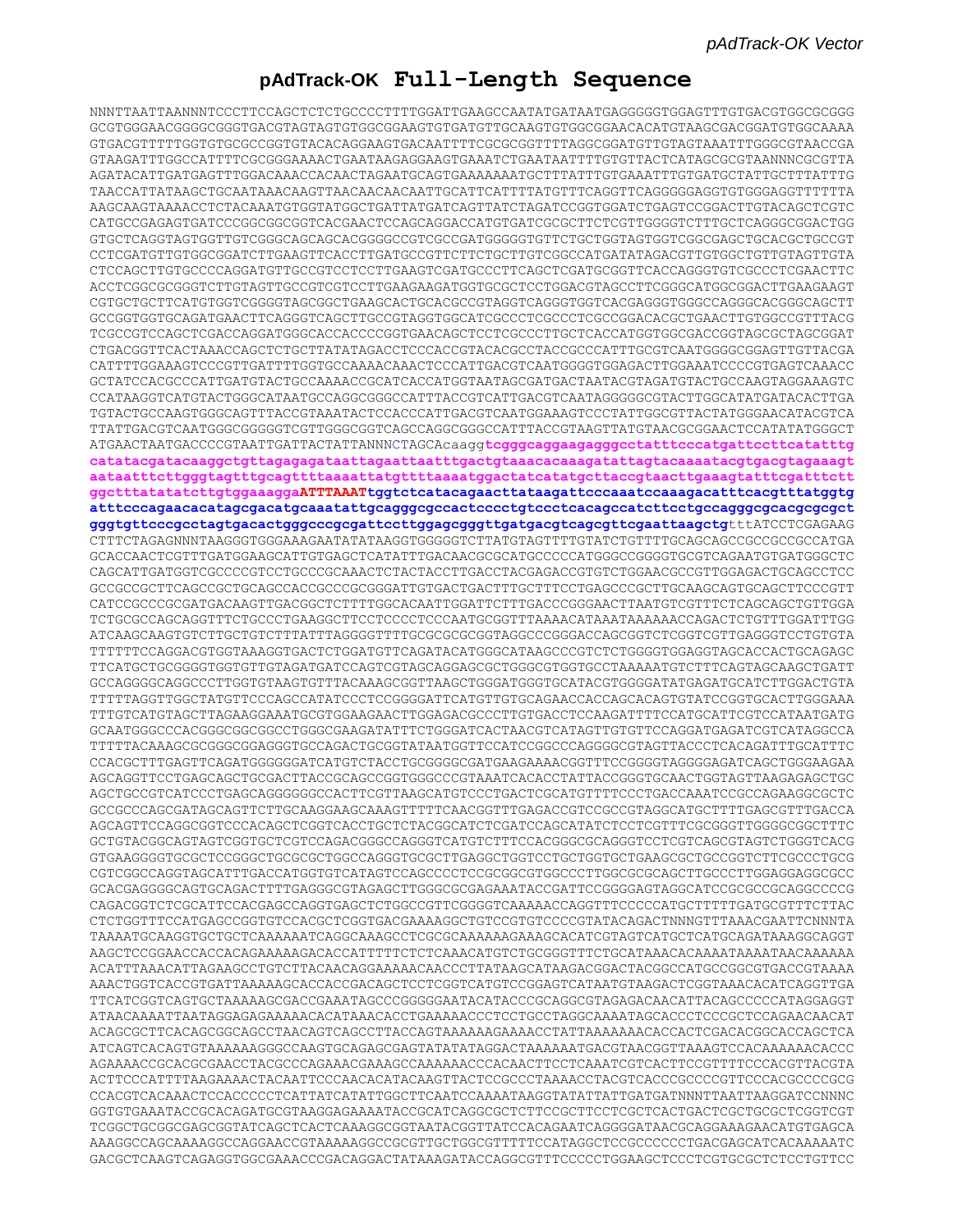#### *pAdTrack-OK Vector*

GACCCTGCCGCTTACCGGATACCTGTCCGCCTTTCTCCCTTCGGGAAGCGTGGCGCTTTCTCATAGCTCACGCTGTAGGTATCTCAGTTCG GTGTAGGTCGTTCGCTCCAAGCTGGGCTGTGTGCACGAACCCCCCGTTCAGCCCGACCGCTGCGCCTTATCCGGTAACTATCGTCTTGAGT CCAACCCGGTAAGACACGACTTATCGCCACTGGCAGCAGCCACTGGTAACAGGATTAGCAGAGCGAGGTATGTAGGCGGTGCTACAGAGTT CTTGAAGTGGTGGCCTAACTACGGCTACACTAGAAGGACAGTATTTGGTATCTGCGCTCTGCTGAAGCCAGTTACCTTCGGAAAAAGAGTT GGTAGCTCTTGATCCGGCAAACAAACCACCGCTGGTAGCGGTGGTTTTTTTGTTTGCAAGCAGCAGATTACGCGCAGAAAAAAAGGATCTC AAGAAGATCCTTTGATCTTTTCTACGGGGTCTGACGCTCAGTGGAACGAAAACTCACGTTAAGGGATTTTGGTCATGAGATTATCAAAAAG GATCTTCACCTAGATCCTTTTAAATTAAAAATGAAGTTTTAAATCAATCTAAAGTATATATGAGTAAACTTGGTCTGACAGTTACCAATGC TTAATCAGTGAGGCACCTATCTCAGCGATCTGTCTATTTCGTTCATCCATAGTTGCCTGACTCCCCGTCGTGTAGATAACTACGATACGGG AGGGCTTACCATCTGGCCCCAGTGCTGCAATGATACCGCGAGACCCACGCTCACCGGCTCCAGATTTATCAGCAATAAACCAGCCAGCCGG AAGGGCCGAGCGCAGAAGTGGTCCTGCAACTTTATCCGCCTCCATCCAGTCTATTAATTGTTGCCGGGAAGCTAGAGTAAGTAGTTCGCCA GTTAATAGTTTGCGCAACGTTGTTGNNNNNNAAAAAGGATCTTCACCTAGATCCTTTTCACGTAGAAAGCCAGTCCGCAGAAACGGTGCTG ACCCCGGATGAATGTCAGCTACTGGGCTATCTGGACAAGGGAAAACGCAAGCGCAAAGAGAAAGCAGGTAGCTTGCAGTGGGCTTACATGG CGATAGCTAGACTGGGCGGTTTTATGGACAGCAAGCGAACCGGAATTGCCAGCTGGGGCGCCCTCTGGTAAGGTTGGGAAGCCCTGCAAAG TAAACTGGATGGCTTTCTCGCCGCCAAGGATCTGATGGCGCAGGGGATCAAGCTCTGATCAAGAGACAGGATGAGGATCGTTTCGCATGAT TGAACAAGATGGATTGCACGCAGGTTCTCCGGCCGCTTGGGTGGAGAGGCTATTCGGCTATGACTGGGCACAACAGACAATCGGCTGCTCT GATGCCGCCGTGTTCCGGCTGTCAGCGCAGGGGCGCCCGGTTCTTTTTGTCAAGACCGACCTGTCCGGTGCCCTGAATGAACTGCAAGACG AGGCAGCGCGGCTATCGTGGCTGGCCACGACGGGCGTTCCTTGCGCAGCTGTGCTCGACGTTGTCACTGAAGCGGGAAGGGACTGGCTGCT ATTGGGCGAAGTGCCGGGGCAGGATCTCCTGTCATCTCACCTTGCTCCTGCCGAGAAAGTATCCATCATGGCTGATGCAATGCGGCGGCTG CATACGCTTGATCCGGCTACCTGCCCATTCGACCACCAAGCGAAACATCGCATCGAGCGAGCACGTACTCGGATGGAAGCCGGTCTTGTCG ATCAGGATGATCTGGACGAAGAGCATCAGGGGCTCGCGCCAGCCGAACTGTTCGCCAGGCTCAAGGCGAGCATGCCCGACGGCGAGGATCT CGTCGTGACCCATGGCGATGCCTGCTTGCCGAATATCATGGTGGAAAATGGCCGCTTTTCTGGATTCATCGACTGTGGCCGGCTGGGTGTG GCGGACCGCTATCAGGACATAGCGTTGGCTACCCGTGATATTGCTGAAGAGCTTGGCGGCGAATGGGCTGACCGCTTCCTCGTGCTTTACG GTATCGCCGCTCCCGATTCGCAGCGCATCGCCTTCTATCGCCTTCTTGACGAGTTCTTCTGAATTTTGTTAAAATTTTTGTTAAATCAGCT CATTTTTTAACCAATAGGCCGAAATCGGCAACATCCCTTATAAATCAAAAGAATAGACCGCGATAGGGTTGAGTGTTGTTCCAGTTTGGAA CAAGAGTCCACTATTAAAGAACGTGGACTCCAACGTCAAAGGGCGAAAAACCGTCTATCAGGGCGATGGCCCACTACGTGAACCATCACCC AAATCAAGTTTTTTGCGGTCGAGGTGCCGTAAAGCTCTAAATCGGAACCCTAAAGGGAGCCCCCGATTTAGAGCTTGACGGGGAAAGCCGG CGAACGTGGCGAGAAAGGAAGGGAAGAAAGCGAAAGGAGCGGGCGCTAGGGCGCTGGCAAGTGTAGCGGTCACGCTGCGCGTAACCACCAC ACCCGCGCGCTTAATGCGCCGNNNNNNNNNNNNNNNNNNNNNNNNNNNNNNNNNNNNNNNNNNNNNNNNNNNNNNNNNNNNNNNN

|                  |                                    |         |        | Unique enzymes in pAdTrace-OK                    |         |      | 4415        | 4417 | 4459 | 4535 |
|------------------|------------------------------------|---------|--------|--------------------------------------------------|---------|------|-------------|------|------|------|
|                  |                                    |         |        |                                                  |         |      | 4540        | 4549 | 4877 | 5149 |
|                  |                                    |         |        |                                                  |         |      | 5263        | 5293 | 5468 | 5600 |
| Mlu I            | A CGCG, T                          | 358     |        |                                                  |         |      | 5621        | 5639 | 5746 | 5772 |
| Hpa I            | <b>GTT   AAC</b>                   | 485     |        |                                                  |         |      | 5789        | 5832 | 5839 | 5860 |
| Age I            | A CCGG, T                          | 1348    |        |                                                  |         |      | 5951        | 5979 | 6106 | 6125 |
| Nhe I            | $G$ $CTAG$ , $C$                   | 1357    |        |                                                  |         |      | 6246        | 6356 | 6491 | 6500 |
| SwaI             | <b>ATTT   AAAT</b>                 | 2214    |        |                                                  |         |      | 6862        | 6953 | 7083 | 7206 |
| Ssp I            | <b>AAT   ATT</b>                   | 2306    |        |                                                  |         |      | 7302        | 7405 | 7468 | 7562 |
| BsiC I           | TT CG, AA                          | 2431    |        |                                                  |         |      | 7626        | 7727 | 7730 | 7970 |
| BstB I           | TT CG, AA                          | 2431    |        |                                                  |         |      | 8010        | 8015 | 8065 | 8081 |
| PaeR7 I          | $C$ TCGA, G                        | 2450    |        |                                                  |         |      |             |      |      |      |
| Xho I            | $C$ TCGA, G                        | 2450    |        |                                                  |         |      | 8107        | 8249 | 8388 | 8503 |
| HinD III         | A AGCT, T                          | 2456    |        |                                                  |         |      | 8530        | 8558 |      |      |
| PflM I           | <b>CCAN, NNN NTGG</b>              | 3108    |        |                                                  | Afl III | (4)  | 158         | 358  | 4869 | 5906 |
| BstX I           | <b>CCAN, NNNN NTGG</b>             | 3547    |        |                                                  | Age I   | (1)  | 1348        |      |      |      |
| Bbs I            | GAAGAC 8/12                        | 4349    |        |                                                  | Aha II  |      | $(10)$ 1506 | 1692 | 1775 | 1828 |
| Bbv II           | GAAGAC 7/11                        | 4350    |        |                                                  |         |      | 2315        | 2421 | 3503 | 4456 |
| <b>Bst1107 I</b> | <b>GTA   TAC</b>                   | 4703    |        |                                                  |         |      | 7248        | 7496 |      |      |
| Xca I            | <b>GTA   TAC</b>                   | 4703    |        |                                                  | Ahd I   | (2)  | 3067        | 6799 |      |      |
| Pme I            | CTTT   AAAC                        | 4718    |        |                                                  | Alu I   | (47) | 25          | 469  | 632  | 806  |
|                  | G`AATT, C                          | 4723    |        |                                                  |         |      | 917         | 965  | 1181 | 1214 |
| EcoR I           |                                    |         |        |                                                  |         |      | 1286        | 1319 | 1386 | 2440 |
| Avr II           | $C$ $CTAG$ , $G$                   | 5242    |        |                                                  |         |      | 2458        | 2580 | 2813 | 2905 |
| BamH I           | $G$ $GATC$ , $C$                   | 5725    |        |                                                  |         |      | 3185        | 3271 | 3321 | 3471 |
| BspH I           | $T$ $CATG, A$                      | 6626    |        |                                                  |         |      | 3813        | 3840 | 3910 | 3916 |
| Psp1406 I        | AA CG, TT                          | 7025    |        |                                                  |         |      | 4119        | 4439 | 4496 | 4583 |
| Eag I            | $C$ $GC$ , $G$                     | 7402    |        |                                                  |         |      | 4827        | 5042 | 5366 | 5848 |
| Xma III          | $C$ $GC$ , $G$                     | 7402    |        |                                                  |         |      | 6074        | 6164 | 6210 | 6467 |
| Rsr II           | CG GWC, CG                         | 8012    |        |                                                  |         |      |             |      |      |      |
| Dra III          | CAC, NNN GTG                       | 8359    |        |                                                  |         |      | 6988        | 7117 | 7170 | 7196 |
| Xmn I            | <b>GAANN   NNTTC</b>               | 8580    |        |                                                  |         |      | 7242        | 7333 | 7602 | 8060 |
|                  | Number of enzymes $= 28$           |         |        |                                                  |         |      | 8189        | 8407 | 8446 |      |
|                  |                                    |         |        |                                                  | Alw I   | (26) | 596         | 616  | 646  | 843  |
|                  |                                    |         |        | The following enzymes do not cut in pAdTrack-OK: |         |      | 1370        | 2918 | 3010 | 3209 |
|                  |                                    |         |        |                                                  |         |      | 3600        | 3763 | 4141 | 5721 |
|                  |                                    |         |        |                                                  |         |      | 5732        | 6468 | 6554 | 6554 |
| Acc65 I          | Afl II                             | Asc I   | Asp718 | Bgl II                                           |         |      | 6651        | 6652 | 7052 | 7053 |
| Blp I            | <b>BsiW I</b>                      | Bsu36 I | Cla I  | Eco72 I                                          |         |      | 7316        | 7333 | 7363 | 7674 |
| ECON I           | EcoR V                             | Esp I   | Fse I  | Kpn I                                            |         |      | 7741        | 7920 |      |      |
| Not I            | Nru I                              | Pml I   | Pvu I  | Sal I                                            | AlwN I  | (6)  | 2747        | 2905 | 2990 | 4711 |
| Sca I            | Sfi I                              | Spe I   | Spl I  | Srf I                                            |         |      | 6322        | 7120 |      |      |
|                  |                                    |         |        |                                                  | Apa I   | (3)  | 2395        | 3560 | 3866 |      |
|                  | pAdTrack-OK: sites sorted by name: |         |        |                                                  | ApaL I  | (2)  | 3446        | 6220 |      |      |
|                  |                                    |         |        |                                                  | Apo I   | (7)  | 257         | 430  | 2209 | 3457 |
| Aat II           | (5)<br>1509                        | 1695    | 1778   | 1831                                             |         |      | 4723        | 8161 | 8172 |      |
|                  | 2424                               |         |        |                                                  | Ase I   | (5)  | 5           | 2041 | 5198 | 5717 |
|                  | 3764                               | 4702    |        |                                                  |         |      | 6971        |      |      |      |
| Acc I<br>Aci I   | (2)<br>(110) 88                    | 106     | 126    | 151                                              | Ava I   | (4)  | 2450        | 2877 | 3057 | 5132 |
|                  |                                    |         |        |                                                  | Ava II  | (8)  | 680         | 3061 | 3085 | 4110 |
|                  | 233                                | 243     | 294    | 658                                              |         |      | 4251        | 4329 | 6937 | 8012 |
|                  | 661                                | 721     | 834    | 972                                              |         | (1)  | 5242        |      |      |      |
|                  | 1011                               | 1078    | 1119   | 1361                                             | Avr II  |      |             |      |      |      |
|                  | 1422                               | 1443    | 1547   | 1580                                             | BamH I  | (1)  | 5725        |      |      |      |
|                  | 1671                               | 1838    | 1852   | 1864                                             | Ban I   |      | $(12)$ 1300 | 1483 | 2314 | 3243 |
|                  | 1892                               | 2376    | 2395   | 2410                                             |         |      | 3664        | 4455 | 5359 | 6747 |
|                  | 2535                               | 2538    | 2541   | 2667                                             |         |      | 7247        | 7495 | 7530 | 8396 |
|                  | 2730                               | 2733    | 2736   | 2745                                             | Ban II  | (9)  | 2395        | 2582 | 2639 | 2795 |
|                  | 2757                               | 2761    | 2763   | 2795                                             |         |      | 3560        | 3866 | 4585 | 7861 |
|                  | 2826                               | 2830    | 2960   | 3049                                             |         |      | 8434        |      |      |      |
|                  | 3067                               | 3195    | 3313   | 3566                                             | Bbe I   | (4)  | 2318        | 4459 | 7251 | 7499 |
|                  | 3569                               | 3654    | 3658   | 3675                                             | Bbs I   | (1)  | 4349        |      |      |      |
|                  | 3771                               | 3851    | 3990   | 4007                                             | Bbv I   | (20) | 764         | 767  | 1190 | 2540 |
|                  | 4065                               | 4108    | 4169   | 4179                                             |         |      | 2543        | 2735 | 2762 | 2822 |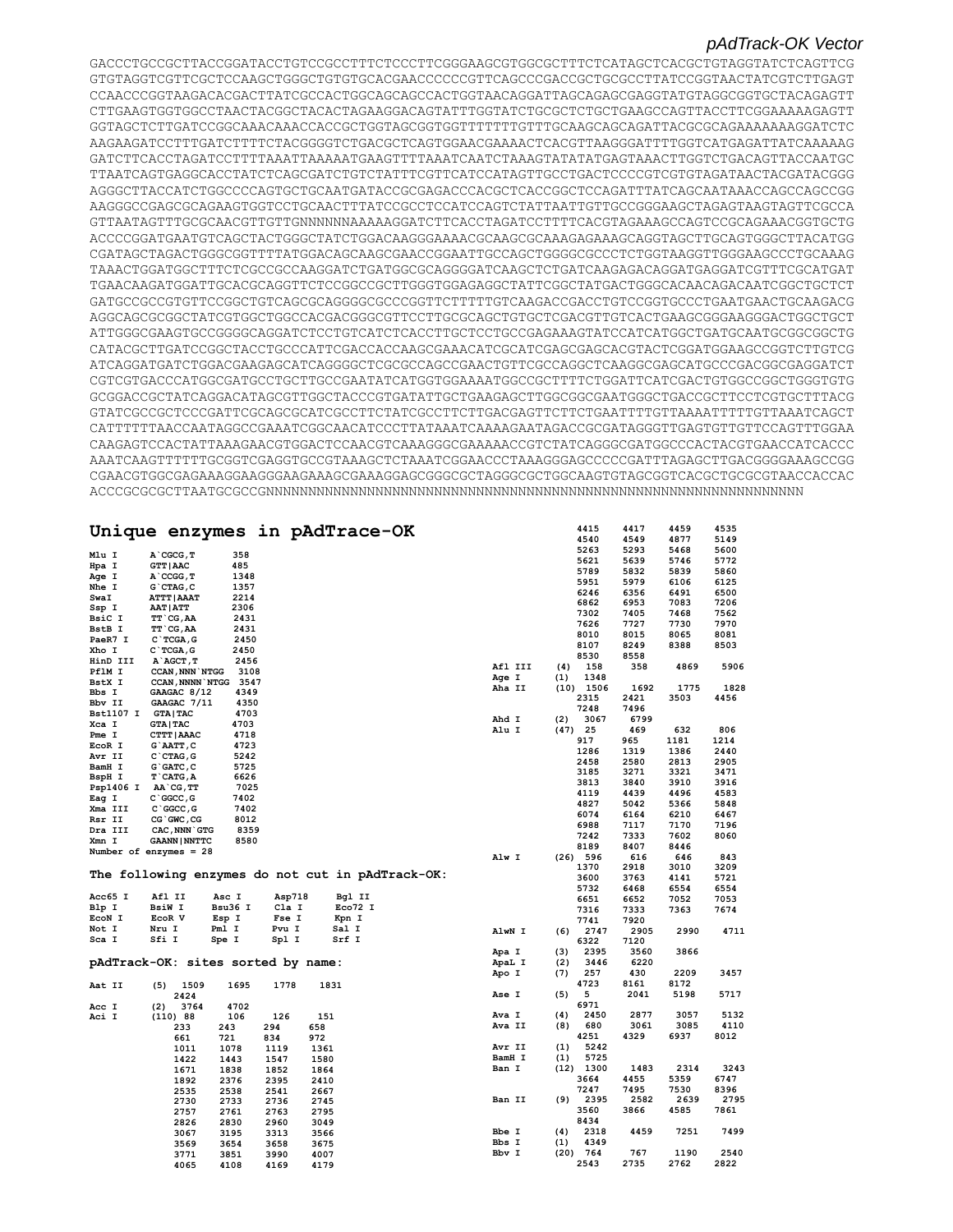|                          |                            |              |              |              |                    |            |                    |              |              | pAdTrack-OK Vector |
|--------------------------|----------------------------|--------------|--------------|--------------|--------------------|------------|--------------------|--------------|--------------|--------------------|
|                          | 2914                       | 3849         | 3865         | 3925         |                    |            | 1892               | 2361         | 2363         | 2397               |
|                          | 4448<br>6534               | 5308<br>7569 | 6325<br>7611 | 6328<br>8132 |                    |            | 2596<br>3047       | 2763<br>3049 | 2832<br>3654 | 3045<br>4169       |
| Bbv II                   | 4350<br>(1)                |              |              |              |                    |            | 4303               | 4369         | 4417         | 4434               |
| Bcl I                    | 587<br>(2)                 | 7337         |              |              |                    |            | 4504               | 4537         | 4774         | 5474               |
| Bcn I                    | $(19)$ 656<br>2880         | 1310<br>3059 | 2615<br>3060 | 2879<br>3405 |                    |            | 5641<br>7562       | 5953<br>7863 | 6534<br>8251 | 6864<br>8543       |
|                          | 3797                       | 3887         | 4296         | 4522         |                    |            | 8560               | 8562         |              |                    |
|                          | 5134                       | 5135         | 6287         | 6983         | BstX I             | (1)        | 3547               |              |              |                    |
| Bfa I                    | 7104<br>(13) 397           | 7501<br>598  | 7661<br>1358 | 1949         | BstY I             |            | (15) 600<br>2911   | 609<br>5725  | 836<br>6547  | 1363<br>6558       |
|                          | 2380                       | 2463         | 5243         | 6401         |                    |            | 6644               | 6656         | 7045         | 7057               |
|                          | 6654                       | 6989         | 7055         | 7197         |                    |            | 7309               | 7667         | 7913         |                    |
| Bgl I                    | 8510<br>1672<br>(7)        | 1743         | 1865         | 2939         | Cac8 I             |            | (57) 804<br>1216   | 811<br>1359  | 1135<br>1673 | 1183<br>1866       |
|                          | 4990                       | 6919         | 8579         |              |                    |            | 2359               | 2363         | 2395         | 2600               |
| Bpm I                    | 657<br>(5)<br>6869         | 897          | 2623         | 5251         |                    |            | 2667<br>2803       | 2761<br>2830 | 2795<br>2921 | 2799<br>3045       |
| Bsa I                    | 2226<br>(6)                | 2687         | 3075         | 4051         |                    |            | 3047               | 3269         | 3287         | 3656               |
|                          | 4563                       | 6860         |              |              |                    |            | 4004               | 4076         | 4303         | 4307               |
| BsaA I                   | (7)<br>1612<br>7069        | 2080<br>7800 | 3338<br>8359 | 5549         |                    |            | 4434<br>5153       | 4441<br>5472 | 4544<br>5837 | 4991<br>5923       |
| <b>BsaB</b> I            | (3)<br>586                 | 3002         | 7355         |              |                    |            | 5960               | 6520         | 6911         | 7148               |
| <b>BsaH I</b>            | $(10)$ 1506                | 1692         | 1775         | 1828         |                    |            | 7172               | 7223         | 7240         | 7390               |
|                          | 2315<br>7248               | 2421<br>7496 | 3503         | 4456         |                    |            | 7576<br>7895       | 7795<br>7899 | 7861<br>7940 | 7867<br>7944       |
| BsaJ I                   | $(39)$ 925                 | 980          | 1004         | 1167         |                    |            | 7998               | 8462         | 8505         | 8519               |
|                          | 1307                       | 1337         | 1588         | 2350         |                    |            | 8562               |              |              |                    |
|                          | 2403<br>2877               | 2606<br>3057 | 2613<br>3279 | 2761<br>3291 | Cfr10 I            |            | $(11)$ 202<br>4352 | 1185<br>4658 | 1348<br>4989 | 3856<br>6879       |
|                          | 3403                       | 3560         | 3573         | 3697         |                    |            | 7815               | 7996         | 8460         |                    |
|                          | 3698                       | 3795         | 4223         | 4239         | Csp6 I             |            | $(12)$ 208         | 627          | 909          | 1411               |
|                          | 4310<br>4445               | 4391<br>4520 | 4415<br>5045 | 4427<br>5132 |                    |            | 1568<br>1732       | 1619<br>2070 | 1652<br>4191 | 1707<br>7801       |
|                          | 5133                       | 5242         | 6066         | 7101         | Dde I              |            | $(11)$ 613         | 715          | 733          | 2789               |
|                          | 7305                       | 7659         | 7928         |              |                    |            | 2898               | 3472         | 3833         | 3929               |
| <b>BsaW I</b>            | $(10)$ 603<br>4829         | 618<br>5056  | 1348<br>6112 | 3442<br>6259 | Dpn I              |            | 6181<br>$(34)$ 589 | 6590<br>602  | 6756<br>611  | 652                |
|                          | 7229                       | 7527         |              |              |                    |            | 690                | 838          | 1365         | 2913               |
| <b>BseR I</b>            | 1311<br>(4)                | 4149         | 4465         | 5034         |                    |            | 3005               | 3215         | 3595         | 3628               |
| Bsg I                    | 792<br>(7)<br>3439         | 1116<br>4494 | 1213<br>5419 | 2829         |                    |            | 3758<br>6474       | 3809<br>6549 | 4147<br>6560 | 5727<br>6568       |
| BsiC I                   | 2431<br>(1)                |              |              |              |                    |            | 6646               | 6658         | 6763         | 7047               |
| <b>BsiE I</b>            | 1349<br>(7)                | 3077         | 5123         | 5822         |                    |            | 7059               | 7311         | 7328         | 7339               |
| <b>BsiHKA I</b>          | 6246<br>734<br>(9)         | 7405<br>2552 | 8392<br>2582 | 3450         |                    |            | 7358<br>7837       | 7669<br>7915 | 7747         | 7828               |
|                          | 4210                       | 4585         | 6224         | 7609         | DpnII              |            | $(34)$ 587         | 600          | 609          | 650                |
|                          | 7799                       |              |              |              |                    |            | 688                | 836          | 1363         | 2911               |
| Bsm I<br>BsmA I          | 406<br>(4)<br>$(12)$ 1515  | 499<br>2225  | 3532<br>2688 | 4563<br>2712 |                    |            | 3003<br>3756       | 3213<br>3807 | 3593<br>4145 | 3626<br>5725       |
|                          | 3074                       | 3158         | 3495         | 4052         |                    |            | 6472               | 6547         | 6558         | 6566               |
|                          | 4562                       | 5155         | 6861         | 7339         |                    |            | 6644               | 6656         | 6761         | 7045               |
| BsmB I<br>BsmF I         | (2)<br>3159<br>1454<br>(9) | 3494<br>1622 | 1773         | 2313         |                    |            | 7057<br>7356       | 7309<br>7667 | 7326<br>7745 | 7337<br>7826       |
|                          | 3074                       | 3943         | 4096         | 4680         |                    |            | 7835               | 7913         |              |                    |
|                          | 7647                       |              |              |              | Dra I              | (9)        | 546                | 2122         | 2135         | 2214               |
| BsoF I                   | 470<br>(68)<br>807         | 659<br>814   | 753<br>1098  | 756<br>1120  |                    |            | 2966<br>6684       | 4718         | 4921         | 6665               |
|                          | 1179                       | 2529         | 2532         | 2535         | Dra III            | (1)        | 8359               |              |              |                    |
|                          | 2538                       | 2541         | 2724         | 2733         | Drd I              | (4)        | 4395               | 6014         | 7523         | 8314               |
|                          | 2736<br>2811               | 2745<br>2903 | 2748<br>3193 | 2751<br>3567 | Dsa I              | (9)        | 1337<br>3560       | 1588<br>4239 | 2606<br>4391 | 2761<br>4415       |
|                          | 3570                       | 3838         | 3841         | 3854         |                    |            | 7928               |              |              |                    |
|                          | 3911                       | 3914         | 3917         | 4007         | Eae I              |            | $(11)$ 283         | 875          | 1264         | 4307               |
|                          | 4180<br>4437               | 4299<br>4459 | 4350<br>4540 | 4418<br>4748 |                    |            | 4373<br>7576       | 4587<br>7967 | 4982<br>7994 | 7402               |
|                          | 5294                       | 5297         | 5812         | 5830         | Eag I              | (1)        | 7402               |              |              |                    |
|                          | 5833                       | 5951         | 6106         | 6249         | Ear I<br>Eco47 III | (4)        | 1963               | 5790         | 7840<br>4348 | 8050               |
|                          | 6314<br>7302               | 6317<br>7405 | 6523<br>7457 | 6851<br>7468 | Eco57 I            | (4)<br>(9) | 1356<br>946        | 3233<br>1143 | 1189         | 5284<br>2725       |
|                          | 7558                       | 7563         | 7600         | 7641         |                    |            | 2956               | 4362         | 6453         | 7641               |
|                          | 7728<br>8066               | 7731<br>8107 | 7734<br>8121 | 7970<br>8539 | Eco0109 I          | (5)        | 8073<br>1973       | 3085         | 3288         | 4251               |
| Bsp120 I                 | (3)<br>2391                | 3556         | 3862         |              |                    |            | 4545               |              |              |                    |
| Bsp1286 I                | (2)<br>2552                | 7799         |              |              | EcoR I             | (1)        | 4723               |              |              |                    |
| BspH I<br>BspM I         | (1)<br>6626<br>(8)<br>2914 | 3776         | 3816         | 4136         | EcoR II            |            | $(23)$ 925<br>1291 | 979<br>1666  | 1054<br>1859 | 1166<br>2349       |
|                          | 4810                       | 7154         | 7383         | 7764         |                    |            | 3101               | 3278         | 3572         | 3617               |
| BspM II                  | 618<br>(3)                 | 4829         | 5056         |              |                    |            | 3697               | 4103         | 4222         | 4309               |
| Bsr I                    | $(20)$ 729<br>3898         | 1658<br>5013 | 2392<br>5318 | 3218<br>6313 |                    |            | 4375<br>6053       | 4574<br>6066 | 4606<br>7881 | 5932               |
|                          | 6326                       | 6440         | 6846         | 6964         | Ehe I              | (4)        | 2316               | 4457         | 7249         | 7497               |
|                          | 7007                       | 7079         | 7124         | 7205         | Fnu4H I            |            | $(68)$ 470         | 659          | 753          | 756                |
| BsrB I                   | 7289<br>2410<br>(5)        | 7439<br>5265 | 7640<br>5839 | 8273<br>8109 |                    |            | 807<br>1179        | 814<br>2529  | 1098<br>2532 | 1120<br>2535       |
|                          | 8503                       |              |              |              |                    |            | 2538               | 2541         | 2724         | 2733               |
| BsrD I                   | 3558<br>(3)                | 6860         | 7729         |              |                    |            | 2736               | 2745         | 2748         | 2751               |
| BsrG I<br><b>BssH II</b> | 207<br>(2)<br>(6)<br>2361  | 626<br>3043  | 3045         | 4301         |                    |            | 2811<br>3570       | 2903<br>3838 | 3193<br>3841 | 3567<br>3854       |
|                          | 4432                       | 8560         |              |              |                    |            | 3911               | 3914         | 3917         | 4007               |
| BssS I                   | (5)<br>1155                | 4462         | 4569         | 6079         |                    |            | 4180               | 4299         | 4350         | 4418               |
| <b>Bst1107 I</b>         | 8088<br>(1)<br>4703        |              |              |              |                    |            | 4437<br>5294       | 4459<br>5297 | 4540<br>5812 | 4748<br>5830       |
| BstB I                   | 2431<br>(1)                |              |              |              |                    |            | 5833               | 5951         | 6106         | 6249               |
| <b>BstE II</b>           | (2)<br>4123                | 5012         |              |              |                    |            | 6314               | 6317         | 6523         | 6851               |
| BstN I                   | $(23)$ 927<br>1293         | 981<br>1668  | 1056<br>1861 | 1168<br>2351 |                    |            | 7302<br>7558       | 7405<br>7563 | 7457<br>7600 | 7468<br>7641       |
|                          | 3103                       | 3280         | 3574         | 3619         |                    |            | 7728               | 7731         | 7734         | 7970               |
|                          | 3699                       | 4105         | 4224         | 4311         |                    |            | 8066               | 8107         | 8121         | 8539               |
|                          | 4377<br>6055               | 4576<br>6068 | 4608<br>7883 | 5934         | Fok I              |            | $(19)$ 184<br>2809 | 258<br>3139  | 942<br>3338  | 1308<br>3634       |
| BstU I                   | (38) 88                    | 231          | 233          | 294          |                    |            | 3676               | 3910         | 4518         | 6765               |
|                          | 350                        | 360          | 693          | 1011         |                    |            | 6946               | 7118         | 7301         | 7363               |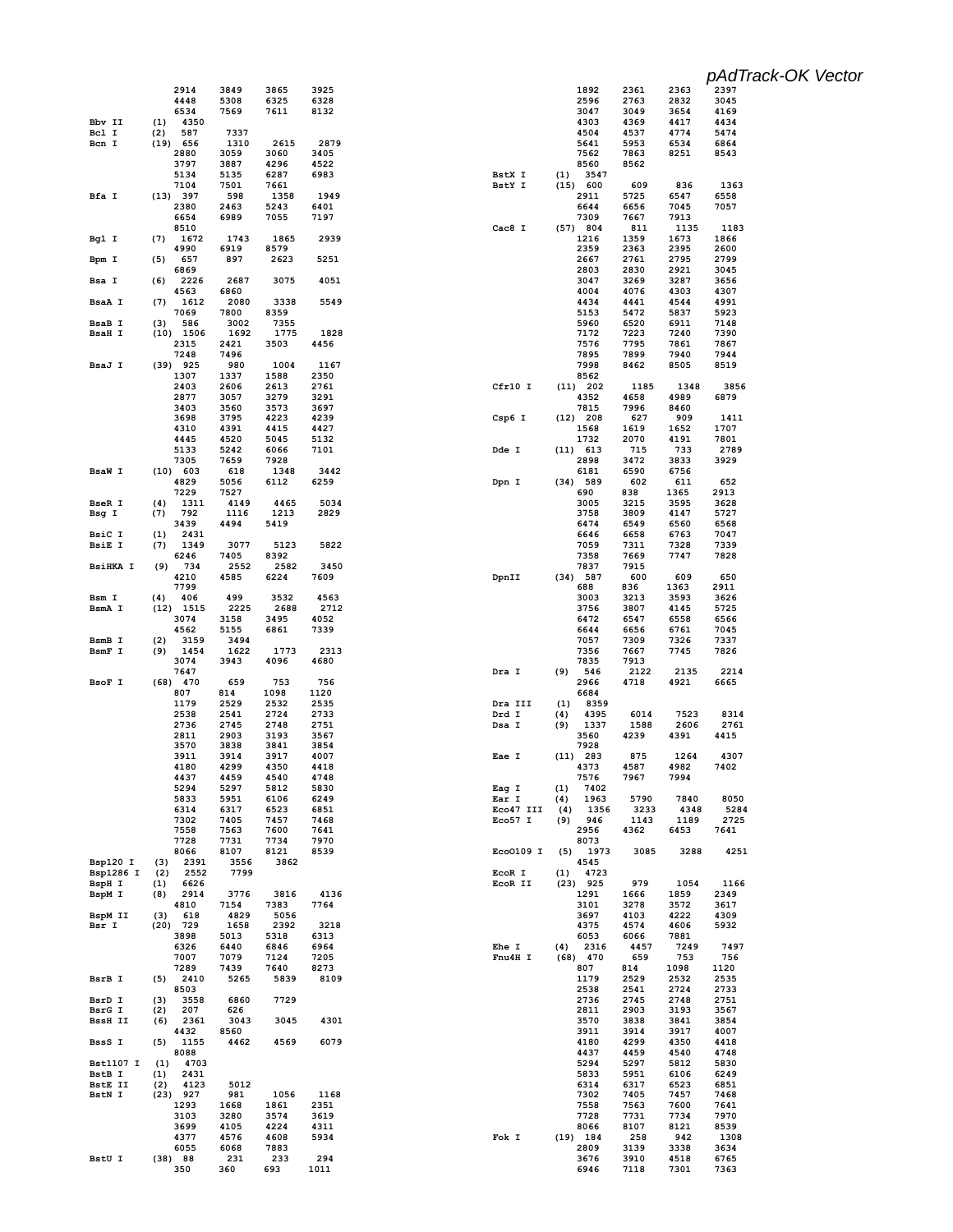|                     |                           |              |              |              |                  |            |                     |              |              | pAdTrack-OK Vector |
|---------------------|---------------------------|--------------|--------------|--------------|------------------|------------|---------------------|--------------|--------------|--------------------|
|                     | 7820<br>(2)<br>7021       | 7845<br>7598 | 8209         |              |                  |            | 266<br>1152         | 337<br>1450  | 455<br>1799  | 663<br>1886        |
| Fsp I<br>Gdi II     | 876<br>(9)                | 1263         | 4374         | 4586         |                  |            | 2080                | 2159         | 2382         | 2770               |
|                     | 4983                      | 7401         | 7403         | 7966         |                  |            | 3117                | 3510         | 3708         | 4123               |
| Gsu I               | 7993<br>(5)<br>658        | 898          | 2624         | 5252         |                  |            | 4272<br>5374        | 4674<br>5432 | 4994<br>5525 | 5012<br>5544       |
|                     | 6870                      |              |              |              |                  |            | 5549                | 5593         | 5615         | 5647               |
| Hae I               | (7)<br>285<br>5932        | 3638<br>6384 | 4309<br>7578 | 5921         |                  |            | 6262<br>7616        | 6325<br>7922 | 6441<br>8532 | 6724<br>8544       |
| Hae II              | $(13)$ 1358               | 2318         | 3235         | 4003         | Mbo I            |            | $(34)$ 587          | 600          | 609          | 650                |
|                     | 4350<br>6154              | 4459<br>7251 | 5286<br>7499 | 5784<br>8510 |                  |            | 688<br>3003         | 836<br>3213  | 1363<br>3593 | 2911<br>3626       |
|                     | 8518                      |              |              |              |                  |            | 3756                | 3807         | 4145         | 5725               |
| Hae III             | $(38)$ 285<br>1266        | 765<br>1675  | 877<br>1868  | 1166<br>1975 |                  |            | 6472<br>6644        | 6547<br>6656 | 6558<br>6761 | 6566<br>7045       |
|                     | 2393                      | 2612         | 3056         | 3289         |                  |            | 7057                | 7309         | 7326         | 7337               |
|                     | 3558<br>3864              | 3572<br>3941 | 3638<br>4222 | 3696<br>4309 |                  |            | 7356<br>7835        | 7667<br>7913 | 7745         | 7826               |
|                     | 4375                      | 4425         | 4546         | 4589         | Mbo II           |            | $(19)$ 856          | 1049         | 1052         | 1097               |
|                     | 4984<br>5950              | 5393<br>6384 | 5921<br>6842 | 5932<br>6922 |                  |            | 1979<br>3792        | 2335<br>3829 | 3501<br>4350 | 3591<br>5778       |
|                     | 7404                      | 7578         | 7969         | 7996         |                  |            | 6567                | 6640         | 7041         | 7856               |
|                     | 8209<br>1422<br>(6)       | 8351<br>2610 | 3510         | 4359         | Mlu I            |            | 8066<br>358         | 8148         | 8498         |                    |
| Hga I               | 6016                      | 6594         |              |              | Mme I            | (1)<br>(5) | 2695                | 2890         | 6120         | 6304               |
| HgiA I              | (9)<br>734                | 2552         | 2582         | 3450         |                  |            | 8335                | 304          | 521          | 530                |
|                     | 4210<br>7799              | 4585         | 6224         | 7609         | Mnl I            | (56)       | - 56<br>569         | 830          | 950          | 1001               |
| HgiE II             | 3848<br>(2)               | 6485         |              |              |                  |            | 1013                | 1151         | 1244         | 1250               |
| Hha I               | $(59)$ 88<br>695          | 202<br>1011  | 233<br>1052  | 350<br>1357  |                  |            | 1331<br>2458        | 1411<br>2736 | 1964<br>2955 | 2340<br>2960       |
|                     | 2317                      | 2357         | 2363         | 2365         |                  |            | 3075                | 3159         | 3409         | 3524               |
|                     | 2598<br>3049              | 2919<br>3234 | 3045<br>3654 | 3047<br>4002 |                  |            | 3654<br>4316        | 3723<br>4421 | 4169<br>4443 | 4263<br>4446       |
|                     | 4247                      | 4291         | 4303         | 4305         |                  |            | 4458                | 4478         | 4651         | 4779               |
|                     | 4319<br>4436              | 4349<br>4458 | 4369<br>4504 | 4434<br>4539 |                  |            | 5054<br>5526        | 5177<br>5673 | 5244<br>5804 | 5268<br>6014       |
|                     | 4776                      | 5285         | 5643         | 5783         |                  |            | 6087                | 6338         | 6738         | 6819               |
|                     | 5816                      | 6086         | 6153         | 6253         |                  |            | 6965                | 7261<br>7904 | 7347         | 7411               |
|                     | 6427<br>7152              | 6536<br>7250 | 6929<br>7321 | 7022<br>7490 | Msc I            | (3)        | 7547<br>285         | 4309         | 8096<br>7578 | 8387               |
|                     | 7498                      | 7562         | 7599         | 7865         | Mse I            | (37) 5     |                     | 9            | 363          | 484                |
|                     | 8125<br>8562              | 8509<br>8564 | 8517<br>8573 | 8543         |                  |            | 545<br>2134         | 1943<br>2213 | 2041<br>2436 | 2121<br>2886       |
| HinC II             | 485<br>(2)                | 2844         |              |              |                  |            | 2965                | 3317         | 3902         | 3950               |
| Hind II<br>HinD III | (2)<br>485<br>2456<br>(1) | 2844         |              |              |                  |            | 4717<br>5337        | 4920<br>5440 | 5023<br>5563 | 5198<br>5717       |
| Hinf I              | (22)<br>615               | 1539         | 1988         | 2241         |                  |            | 5721                | 6612         | 6664         | 6669               |
|                     | 2399<br>3408              | 2867<br>3964 | 2987<br>4516 | 3120<br>5060 |                  |            | 6683<br>8169        | 6736<br>8181 | 6971<br>8198 | 7010<br>8296       |
|                     | 5074                      | 5096         | 5806         | 5881         |                  |            | 8566                |              |              |                    |
|                     | 6277<br>8286              | 6794<br>8308 | 7981         | 8115         | Msl I            | (5)        | 1587<br>7933        | 3545         | 3610         | 4804               |
| HinI I              | $(10)$ 1506               | 1692         | 1775         | 1828         | Msp I            |            | $(43)$ 203          | 604          | 619          | 655                |
|                     | 2315<br>7248              | 2421<br>7496 | 3503         | 4456         |                  |            | 1186<br>2613        | 1246<br>2878 | 1309<br>3058 | 1349               |
| HinP I              |                           |              |              |              |                  |            |                     |              |              |                    |
|                     | (59) 86                   | 200          | 231          | 348          |                  |            | 3443                | 3693         | 3795         | 3403<br>3857       |
|                     | 693                       | 1009         | 1050         | 1355         |                  |            | 3885                | 4294         | 4353         | 4520               |
|                     | 2315<br>2596              | 2355<br>2917 | 2361<br>3043 | 2363<br>3045 |                  |            | 4659<br>5133        | 4830<br>6113 | 4990<br>6260 | 5057<br>6286       |
|                     | 3047                      | 3232         | 3652         | 4000         |                  |            | 6476                | 6880         | 6914         | 6981               |
|                     | 4245<br>4317              | 4289<br>4347 | 4301<br>4367 | 4303<br>4432 |                  |            | 7103<br>7500        | 7230<br>7528 | 7401<br>7659 | 7478<br>7749       |
|                     | 4434                      | 4456         | 4502         | 4537         |                  |            | 7816                | 7997         | 8461         |                    |
|                     | 4774<br>5814              | 5283<br>6084 | 5641<br>6151 | 5781<br>6251 | MspA1 I          |            | $(13)$ 2747<br>3813 | 2763<br>3840 | 2905<br>3916 | 3067<br>4417       |
|                     | 6425                      | 6534         | 6927         | 7020         |                  |            | 5293                | 6248         | 6493         | 7242               |
|                     | 7150                      | 7248         | 7319         | 7488         |                  |            | 7602                | 2861         |              |                    |
|                     | 7496<br>8123              | 7560<br>8507 | 7597<br>8515 | 7863<br>8541 | Mun I<br>Nae I   | (2)<br>(3) | 494<br>4991         | 7998         | 8462         |                    |
|                     | 8560                      | 8562         | 8571         |              | Nar I            | (4)        | 2315                | 4456         | 7248         | 7496               |
| Hpa I<br>Hpa II     | 485<br>(1)<br>$(43)$ 203  | 604          | 619          | 655          | Nci I            |            | $(19)$ 655<br>2879  | 1309<br>3058 | 2614<br>3059 | 2878<br>3404       |
|                     | 1186                      | 1246         | 1309         | 1349         |                  |            | 3796                | 3886         | 4295         | 4521               |
|                     | 2613<br>3443              | 2878<br>3693 | 3058<br>3795 | 3403<br>3857 |                  |            | 5133<br>7103        | 5134<br>7500 | 6286<br>7660 | 6982               |
|                     | 3885                      | 4294         | 4353         | 4520         | Nco I            | (5)        | 1337                | 1588         | 2606         | 4391               |
|                     | 4659<br>5133              | 4830<br>6113 | 4990<br>6260 | 5057<br>6286 | Nde I            | (2)        | 7928<br>1716        | 2149         |              |                    |
|                     | 6476                      | 6880         | 6914         | 6981         | NgoM I           | (3)        | 4989                | 7996         | 8460         |                    |
|                     | 7103<br>7500              | 7230<br>7528 | 7401<br>7659 | 7478<br>7749 | Nhe I<br>Nla III | (1)        | 1357<br>$(40)$ 162  | 642          | 687          | 882                |
|                     | 7816                      | 7997         | 8461         |              |                  |            | 1077                | 1107         | 1341         | 1592               |
| Hph I               | $(20)$ 120<br>1322        | 841<br>1327  | 970<br>1578  | 994<br>2284  |                  |            | 1652<br>2602        | 1988<br>2610 | 2301<br>3142 | 2548<br>3192       |
|                     | 3128                      | 4118         | 4289         | 4589         |                  |            | 3415                | 3468         | 3532         | 3763               |
|                     | 4685<br>6870              | 5007<br>7044 | 5610<br>7675 | 6643<br>8361 |                  |            | 3958<br>4395        | 3973<br>4622 | 4078<br>4656 | 4233<br>4803       |
| Kas I               | 2314<br>(4)               | 4455         | 7247         | 7495         |                  |            | 4809                | 4873         | 4989         | 5055               |
| Mae I               | (13) 397<br>2380          | 598<br>2463  | 1358<br>5243 | 1949<br>6401 |                  |            | 5910<br>7715        | 6630<br>7901 | 7189<br>7932 | 7370<br>7958       |
|                     | 6654                      | 6989         | 7055         | 7197         | Nla IV           |            | (33) 764            | 1302         | 1485         | 2316               |
| Mae II              | 8510<br>(33) 81           | 113          | 187          | 889          |                  |            | 2393<br>3245        | 2638<br>3558 | 3062<br>3666 | 3086<br>3687       |
|                     | 1060                      | 1273         | 1506         | 1611         |                  |            | 3830                | 3864         | 3940         | 4112               |
|                     | 1692<br>2079              | 1775<br>2084 | 1816<br>2265 | 1828<br>2421 |                  |            | 4252<br>5361        | 4457         | 4547<br>5938 | 4834<br>5977       |
|                     | 3107                      | 3337         | 3602         | 5431         |                  |            | 6749                | 5727<br>6843 | 6884         | 7249               |
|                     | 5543                      | 5548         | 5614         | 5646         |                  |            | 7497                | 7532         | 8398         | 8419               |
|                     | 6609<br>7799              | 7025<br>8303 | 7068<br>8315 | 7612<br>8358 | Nsi I            | (2)        | 8431<br>3356        | 3534         |              |                    |
| Mae III             | 8468<br>$(40)$ 77         | 109          | 183          | 218          | Nsp7524 I        | (9)        | 158<br>3969         | 2297<br>4074 | 2598<br>4869 | 3954<br>5906       |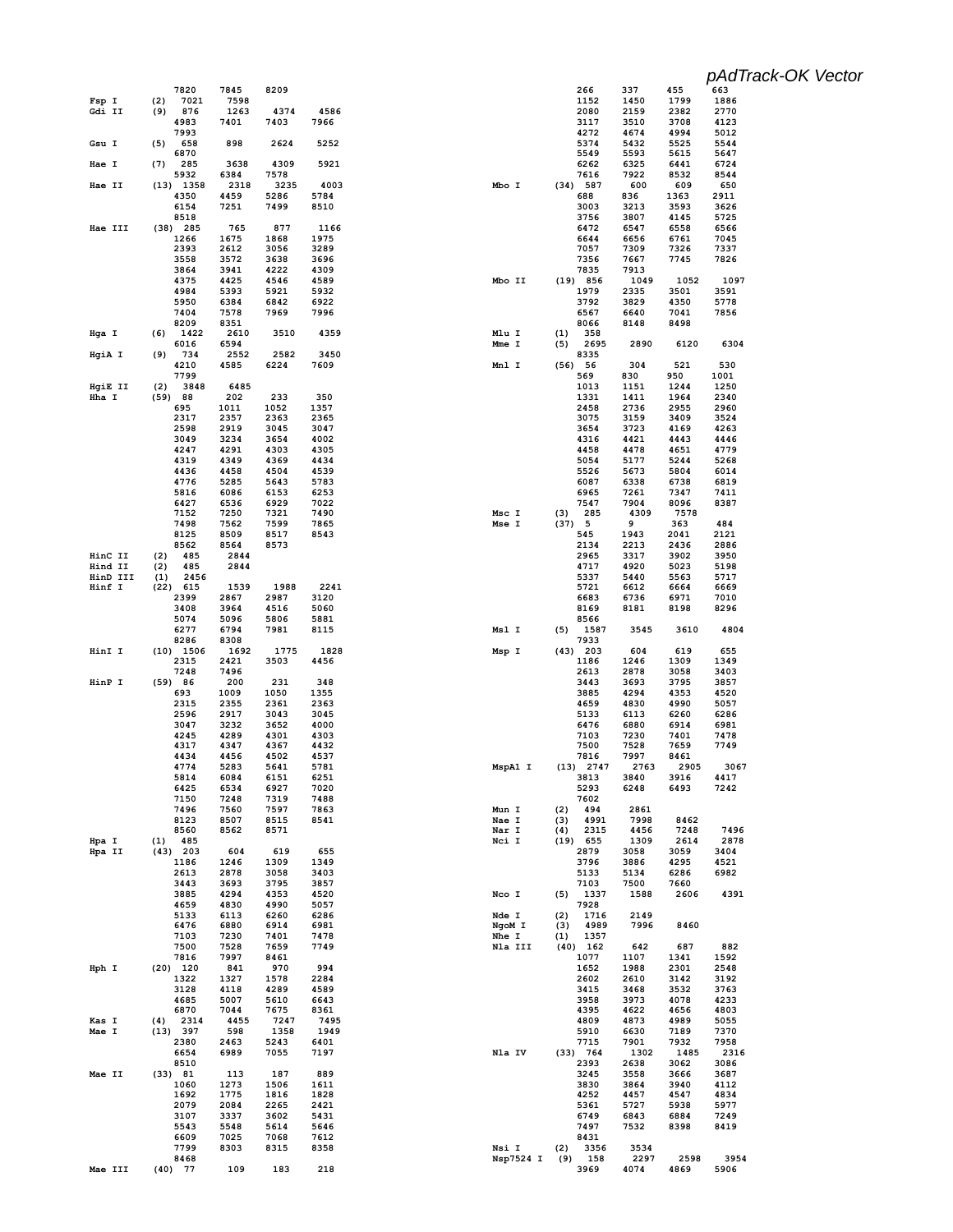**5374 5525 5615 5647**

 **7616 7922 8532 Tth111 I (2) 2698 7614<br>
<b>Tth111 II (10) 859 2817 Tth111 II (10) 859 2817 2983 3022 4110 4881 6495 6504 6534 7932 Vsp I (5) 5 2041 5198 5717 6971 Xba I (2) 597 2462 Xca I (1) 4703 Xcm I** (3) 2991 4582 7312<br> **Xho I** (1) 2450 **Xho I (1) 2450 Xho II (15) 600 609 836 1363 2911 5725 6547 6558 6644 6656 7045 7057 7309 7667 7913 Xma I (3) 2877 3057 5132 Xma III** (1) 7402<br>**Xmn I** (1) 8580 **Xmn I (1) 8580 Site usage in pAdTrack-OK: Aat II G, ACGT`C** 5 Acc I GT`MK, AC 2<br>
Acc65 I G`GTAC, C - Aci I C`CG, C 110 **Aci I** G`GTAC, C - Aci I<br>C`TTAA, G - Afl III **Afl II C`TTAA,G - Afl III A`CRYG,T 4 Age I A`CCGG,T 1 Aha II GR`CG,YC 10** Ahd I GACNN, N`NNGTC 2 Alu I AG|CT 47<br>Alw I GGATC 8/9 26 AlwN I CAG, NNN`CTG 6 Alw I GGATC<sup>'</sup>8/9 26 AlwN I CAG,NNN`CTG<br>Apa I G,GGCC'C 3 ApaLI G`TGCA,C<br>Apo I R`AATT,Y 7 Asc I GG`CGCG,CC Apa I G,GGCC`C 3 ApaL I G`TGCA,C 2<br>Apo I R`AATT,Y 7 Asc I GG`CGCG,CC -**Apo I R`AATT, Y 7 Asc I GG`CGCG, CC -**<br> **Ase I AT`TA,AT 5 Asp718 G`GTAC, C** -**AT`TA,AT** 5 Asp718 G`GTAC,C -<br>C`YCGR.G 4 AvaII G`GWC.C 8 Ava I C`YCGR, G 4 Ava II G`GWC, C 8<br>
Avr II C`CTAG, G 1 BamH I G`GATC, C 1 C`CTAG, G **Ban I G`GYRC, C** 12 Ban II G,RGCY`C 9<br> **Bbe I** G,GCGC`C 4 Bbs I GAAGAC 8/12 1 **Bbe I G, GCGC`C 4 Bbs I GAAGAC 8/12 1**<br>**Bbv I GCAGC 13/17 20 Bbv II GAAGAC 7/11 1 Bbv I GCAGC 13/17 20 Bbv II GAAGAC 7/11 11**<br> **Bcl I T'GATC,A** 2 Bcn I CC,S'GG 19 **Bcl I** T`GATC,A 2 Bcn I<br>Bcl I T`GATC,A 2 Bcn I Bfa I C`TA,G 13 Bgl I GCCN,NNN`NGGC 7<br>Bgl II A`GATC,T - Blp I GC`TNA,GC -**Bgl II A`GATC,T - Blp I GC`TNA,GC - Bpm I CTGGAG 22/20 5 Bsa I GGTCTC 7/11 6**<br>Bsa AI YACIGTR 7 Bsa BI GATNNINNATC 3 **BsaA I** YAC|GTR 7 BsaB I GATNN|NNATC<br> **BsaH** I GR`CG,YC 10 BsaJ I C`CNNG,G **BsaH I GR`CG,YC 10 BsaJ I C`CNNG,G 39**<br>BsaW I W`CCGG,W 10 BseR I GAGGAG 16/14 4 **BseR I GAGGAG 16/14 4**<br>BsiC I TT`CG,AA 1 **Bsg I GTGCAG 22/20 7 BsiC I TT`CG,AA 1**<br> **BsiE I CG,RY`CG 7 BsiHKA I G,WGCW`C** 9 CG,RY`CG<br>C`GTAC.G **BsiW I C`GTAC, G** - Bsm I GAATG, C 7 4<br> **BsmA I** GTCTC`/9 12 BsmB I CGTCTC 7/11 2 **CGTCTC** 7/11 **BsmF I GGGAC 15/19 9 BsoF I GC`N,GC 68 Bsp120 I G`GGCC, C** 3 Bsp1286 I G,DGCH`C 2<br> **BspH I** T`CATG, A 1 BspM I ACCTGC 10/14 8 **BspH I** T`CATG, A 1 BspM I ACCTGC 10/14 8<br> **BspM II** T`CCGG, A 3 Bsr I ACT, GG` 20 **BspM II T`CCGG, A** 3 Bsr I<br>BsrB I GAGICGG 5 BsrD I **BSRB** I GCAATG, 8 3<br> **BSRBI I GCAGCG.C** 5 3<br> **BSRBII GCGCG.C** 6 **BsrG I T`GTAC,A** 2 BssH II G`CGCG,C 6<br> **BssS I C`TCGT.G** 5 Bst1107 I GTAITAC 1 **BSSS I C`TCGT,G** 5 BSt1107 I GTA|TAC 1<br>
BstB I TT`CG.AA 1 BstEII G`GTNAC.C 2 BstB I TT`CG, AA 1 BstE II G`GTN<br>BstN I CC`W, GG 23 BstU I CG|CG **BStN I CC`W,GG 23 BStU I CG|CG 38**<br>BStN I CC`W,GG 23 BStU I CG|CG 38<br>BStX I CCAN,NNNN`NTGG 1 BStY I R`GATC,Y 15 BstX I CCAN, NNNN NTGG<br>Bsu36 I CC TNA, GG **Bsu36 I CC`TNA, GG** - Cac8 I GCN|NGC 57<br>
Cfr10 I R`CCGG, Y 11 Cla I AT`CG, AT -R`CCGG, Y **Csp6 I G`TA,C** 12 Dde I C`TNA,G 11<br> **Dpn I** GA|TC 34 Dpn II `GATC, 34 **Dpn I GA|TC 34 DpnII `GATC, 34**<br>Dra I TTT|AAA 9 Dra III CAC.NNN`GTG 1 Dra I TTT|AAA 9 Dra III CAC,NNN`GTG<br>Drd I GACNN,NN`NNGTC 4 Dsa I C`CRYG,G  $\begin{tabular}{lllllllll} \multicolumn{4}{l}{{\textbf{Dra I}}} & $\textbf{G}\textbf{A}\textbf{C}\textbf{N}\textbf{N}$ & $\textbf{NN}\textbf{G}\textbf{T}\textbf{C}$ & $\textbf{4}$ & $\textbf{Dsa I}$ & $\textbf{C}\textbf{C}\textbf{C}\textbf{R}\textbf{Y}\textbf{G}$, $\textbf{G}$ \\ \textbf{Eae I} & $\textbf{Y}\textbf{G}\textbf{G}\textbf{C}\textbf{C}$ & $\textbf{R}$ & $\textbf{11}$ & $\textbf{Eag I}$ & $\textbf{C}\textbf{G}\textbf{G}\textbf{G}\textbf{C}$,$ **F**'GGCC, R 11 Eag I C'GGCC, G 1<br>CTCTTC 7/10 4 Eco47 III AGC|GCT **Ear I CTCTTC 7/10 4 Eco47 III AGC|GCT 4**<br> **Eco57 I CTGAAG 21/19 9 Eco72 I CAC|GTG -Eco57 I CTGAAG 21/19 9 Eco72 I CAC|GTG - ECON I CCTNN`N, NNAGG - ECOO109 I RG`GNC, CY 5**<br> **ECOR I G`AATT, C 1 ECOR II `CCWGG, 23 EcoR I G`AATT,C 1 EcoR II `CCWGG, 23** EcoR V GAT|ATC - Ehe I GGC|GCC 4<br>
Esp I GC`TNA, GC - Fnu4H I GC`N, GC 68 Esp I GC`TNA,GC - Fnu4H I GC`N,GC<br>
Fok I GGATG 14/18 19 Fse I GG,CCGG`CC **Formal GGATG 14/18** 19 Fse I GG,CCGG`CC<br>TGC|GCA 2 Gdi II `YGGC,CG 9 **Fsp I TGC|GCA 2 Gdi II `YGGC,CG**<br>Gsu I CTGGAG 21/19 5 Hae I WGG|CCW **Gsu I CTGGAG 21/19 5 Hae I WGG|CCW 7**<br> **Hae II R.GCGC`Y** 13 Hae III GG|CC 38 **Hae II R,GCGC`Y 13 Hae III GG|CC 38 Hga I GACGC 9/14 6 HgiA I G,WGCW`C 9 HgiE II ACCNNNNNNGGT -1/132 Hha I G,CG`C 59**<br> **HinC II GTY|RAC 2** Hind II GTY|RAC 2 **HinC II GTY|RAC 2 Hind II GTY|RAC 2** A`AGCT,T 1 Hinf I G`ANT,C 22<br>GR`CG,YC 10 HinP I G`CG.C 59 HinI I GR`CG, YC 10 HinP I G`CG, C 59<br> **Hpa** I GTT|AAC 1 Hpa II C`CG, G 43  $GTT|AAC$ **Hph I GGTGA 12/11 20 Kas I G`GCGC, C 4**<br> **Kpn I G,GTAC`C - Mae I C`TA,G 13 The I** G,GTAC`C − Mae I C`TA,G 13<br>Mae II A`CG.T 33 Mae III `GTNAC. 40 **Mae II A`CG,T 33 Mae III `GTNAC, 40 Mbo I and I control in the United State 12/11 19**<br> **Mbo I `GATC, 34 Mbo II GAAGA 12/11 19**<br>
Min I A`CGCG T 1 Mme I TCCBAC 25/23 5 1 Mme I TCCRAC 25/23 5<br>56 Msc I TGG|CCA 3 Mnl I CCTC 10/10 56 Msc I TGG|CCA 3<br>Mse I T`TA,A 37 Msl I CAYNN|NNRTG 5 Mse I T`TA,A 37 Msl I CAYNN|NNRTG 5<br>Msp I C`CG,G 43 MspA1 I CMG|CKG 13 MspA1 I CMG|CKG<br>Nae I GCC|GGC **Mun I C`AATT,G 2 Nae I GCC|GGC 3 Nar I GG`CG,CC 4 Noil CC`S,GG 1**<br>C`CATG,G 5 Nde I CA`TA,TG 2 Nco I C`CATG,G 5 Nde I CA`TA,TG 2<br>NgoM I G`CCGG,C 3 Nhe I G`CTAG,C 1 G`CCGG, C 3 Nhe I<br>CATG` 40 Nla IV **Nla III , CATG`** 40 Nla IV GGN|NCC 33<br>Not I GC`GGCC, GC - Nru I TCG|CGA -**Not I GC`GGCC, GC - Nru I TCG|CGA -<br>
Nsi I A.TGCA`T 2 Nsp7524 I R`CATG.Y 9** Nsi I A, TGCA`T 2 Nsp7524 I<br>NspB II CMG|CKG 13 NspH I **NspB II CMG|CKG 13 NSpH I R, CATG<sup>'Y</sup><br>PacI TTA`AT\_TAA 2 PaeR7 I C`TCGA.G PACI TTA`AT,TAA 2 PAER7 I C`TCGA,G 1**<br>GG|CC 38 Pf1M I CCAN,NNN`NTGG 1 Pal I GG|CC 38 PflM I CCAN,NNN`NTGG 1<br>Ple I GAGTC 9/10 5 Pme I CTTT|AAAC 1 **Ple I GAGTC 9/10 5 Pme I CTTT|AAAC 1**<br> **Pml I CAC|GTG - PpuM I RG`GWC.CY 2** PM I RG`GWC,CY 2<br> **Phi I RG`GWC,CY 2**<br>
AA`CG,TT 1 PspA I C`CCGG,G 3 **Psp1406 I AA`CG,TT**<br> **PspA I C`CCGG,C**<br> **Pst I C**,TGCA`G 4 PVu I CG,AT`CG<br>
PVu II CAG|CTG 6 Rsa I GT|AC Pst I C, TGCA`G 4 Pvu I CG, AT`CG -<br>Pvu II CAG|CTG 6 Rsa I GT|AC 12 Pvu II CAG|CTG 6 Rsa I GT|AC 12<br>Rsr II CG`GWC,CG 1 Sac I G,AGCT`C 2 CG`GWC,CG

### *pAdTrack-OK Vector*